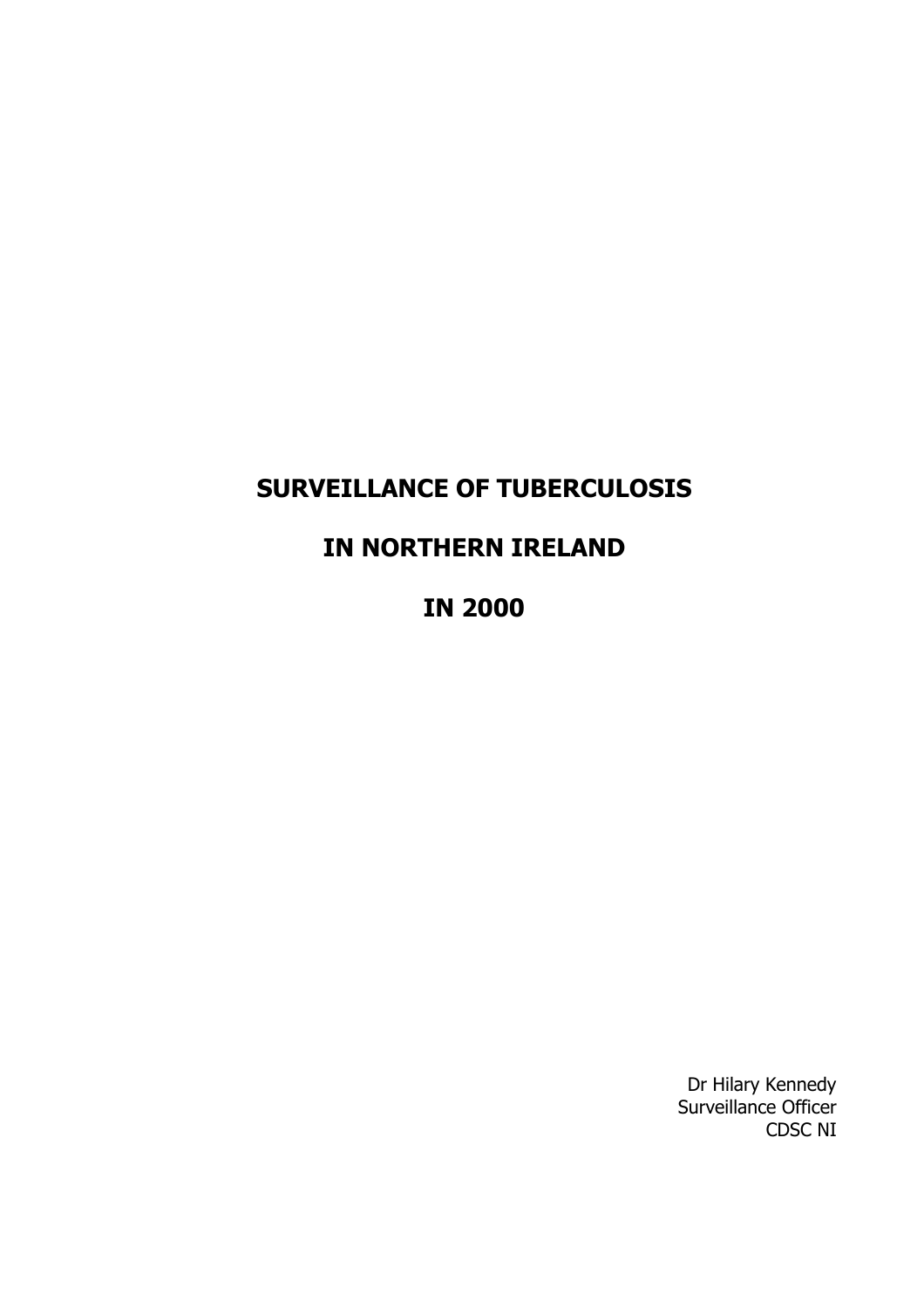# **Table of contents**

|    | <b>Summary</b>                                             | 3                       |
|----|------------------------------------------------------------|-------------------------|
|    | 1. Introduction                                            | 4                       |
|    | 2. Methods                                                 | 5                       |
|    | 2.1. Sources of information                                | 5                       |
|    | 2.2. Definition                                            | 5                       |
|    | 2.3. Data analysis                                         | 6                       |
| 3. | <b>Results</b>                                             | 6                       |
|    | <b>3.1. Notifications</b>                                  | 6                       |
|    | 3.2. Tuberculosis cases                                    | $\overline{\mathbf{z}}$ |
|    | 3.3. Pulmonary tuberculosis cases                          | 9                       |
|    | 3.4. Non-pulmonary tuberculosis cases                      | 11                      |
|    | 3.5. Anti-tuberculous treatment                            | 12                      |
|    | 3.6. Non tuberculosis cases                                | 14                      |
|    | 3.7. Surveillance of mycobacterial isolates susceptibility |                         |
|    | to anti-tuberculous drugs                                  | 14                      |
|    | 4. Discussion                                              | 15                      |
|    | <b>5. References</b>                                       | 18                      |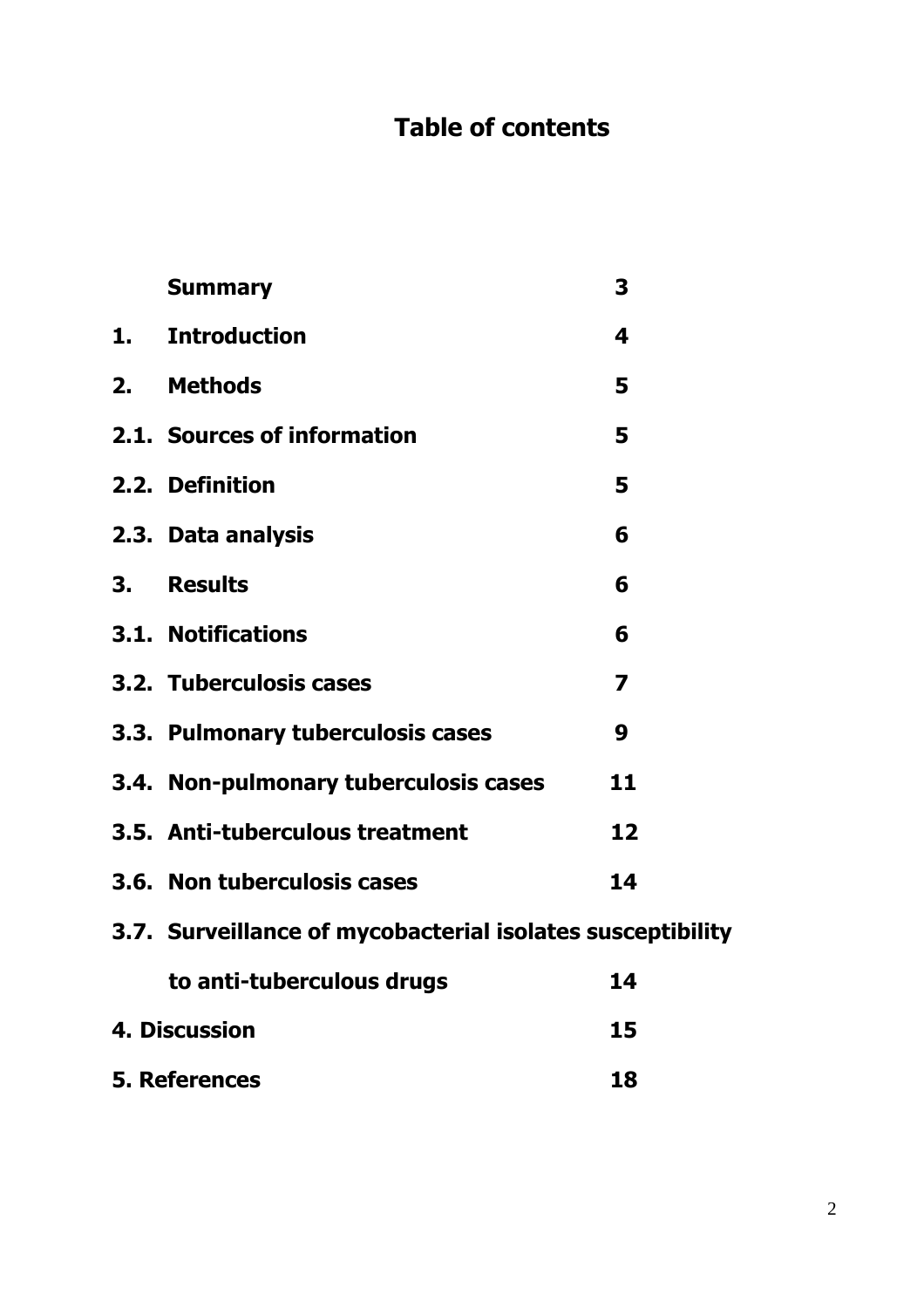#### <span id="page-2-0"></span>**Summary**

In 2000 as part of the enhanced surveillance of tuberculosis notification scheme, CDSC (NI) received 60 notifications of tuberculosis. Eight were subsequently identified as having infections with mycobacteria other than tuberculosis complex (MOTTs) and another was subsequently diagnosed as having a condition other than tuberculosis. Thirty-seven cases were culture confirmed as *M. tuberculosis* infection. There were no culture confirmed cases of  $M.$  bovis during 2000. In addition to the culture confirmed cases, 2 cases were sputum smear positive, 1 case was bronchoscopy smear positive and 3 cases were positive by histological examination of lymph nodes. The outstanding 8 cases remain notified on the basis of clinical and other laboratory diagnosis, giving a total of 51 notified cases of tuberculosis identified through this programme in 2000. The annual notification rate of tuberculosis was estimated at 3.0 cases per 100,000 population.

Of the 51 cases, 28 had pulmonary disease and 23 had non-pulmonary disease.Out of the 28 cases of pulmonary tuberculosis: 4 were both sputum smear and culture positive, 18 were culture positive only and 2 were smear positive only. Eleven patients with pulmonary disease died. Tuberculosis was the cause of death in 2 cases and was implicated in 1 further case.

Fifteen of the 23 non-pulmonary tuberculosis cases were confirmed by culture. The sites of disease reported in these cases were: lymph nodes (15), pleura (5), genitourinary (2) and gastrointestinal (1).

Details of initial treatment were recorded for 27/51 cases, of which 24 received a combination of rifampicin, isoniazid and pyrazinamide. Continuation therapy was recorded for 23 cases, of which 20 received a combination of rifampicin and isoniazid.

Antimicrobial sensitivity testing results were available for 35 isolates. Resistance, to streptomycin only, was found in 1 isolate.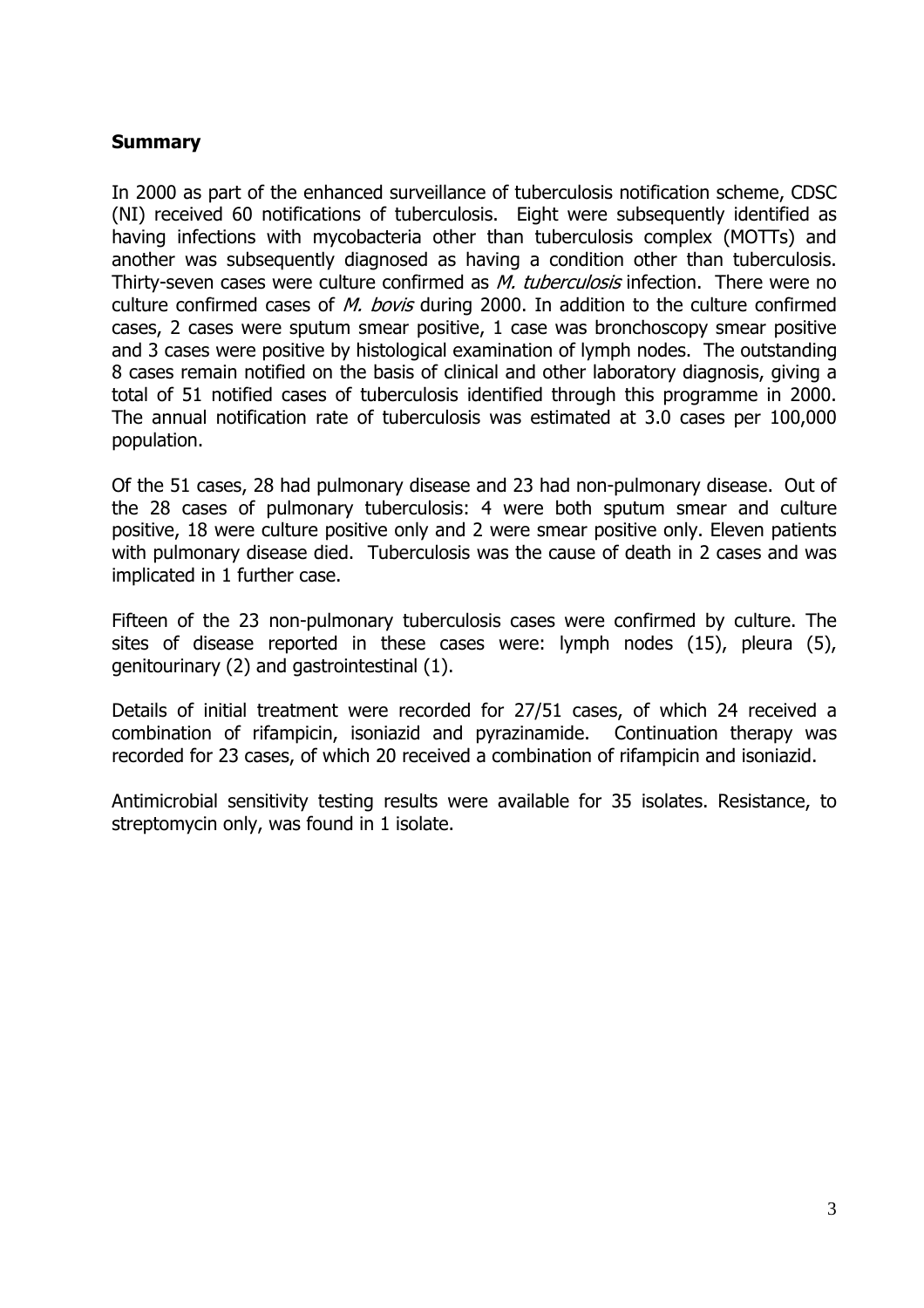#### <span id="page-3-0"></span>**1. Introduction**

Clinicians in Northern Ireland, in line with those in the rest of the United Kingdom, are required to notify all cases of tuberculosis to the Director of Public Health of the Health and Social Services Board (HSSB) of residence. Enhanced surveillance of tuberculosis was established in Northern Ireland in 1992 with the introduction of two customised data collection forms (TBS1 and TBS2). TBS1 was designed to collect clinical, demographic and microbiological information, as available at the time of notification. TBS2 is a follow-up surveillance form, which is issued, by the Consultant in Communicable Disease Control (CCDC) in the appropriate HSSB, to the notifying clinician approximately 9 months after initial notification. The purposes of this second form are to collect details of treatment, outcome and further clinical and/or microbiological information not available at the time of notification. All forms are subsequently forwarded to the Northern Ireland Communicable Disease Surveillance Centre CDSC (NI) where the information is entered onto a secure database, validated, updated and analysed. All notifications are collated into a Northern Ireland dataset which is validated using laboratory reports and anti-microbial resistance information. The information is then used for inclusion in national and European reports, as well as for disease surveillance at a local level. A summary of the process is shown below:

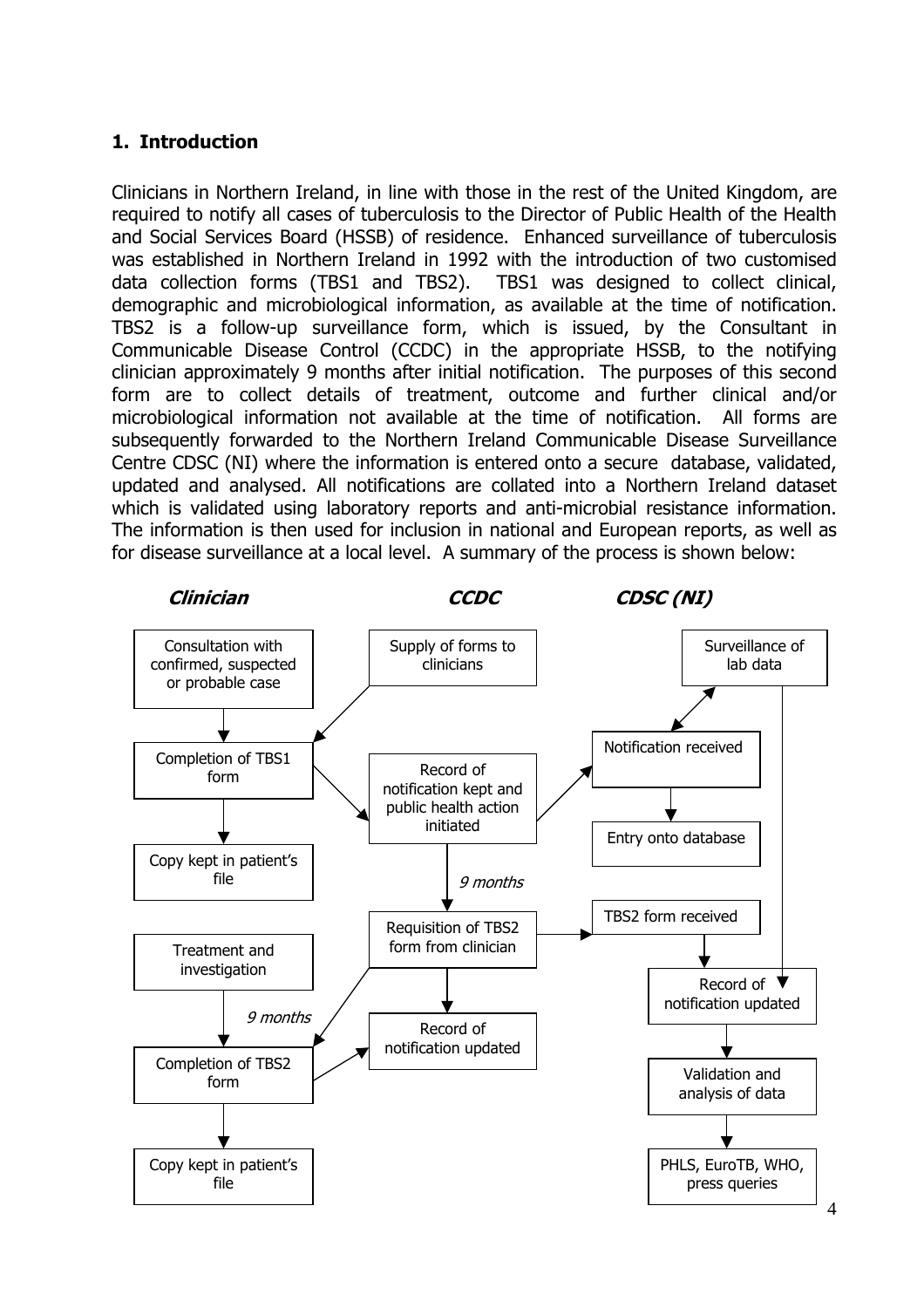<span id="page-4-0"></span>Northern Ireland Tuberculosis notification forms were modified in January 2001 in order to facilitate the direct comparison of data with that of England and Wales. In addition, collection of outcome data on notified cases is to be introduced to England and Wales for the first time using a "Tuberculosis Treatment Outcome Surveillance Form". Therefore, for all cases notified in Northern Ireland after  $1<sup>st</sup>$  January 2001, this new form will replace TBS2. These forms will be generated at CDSC (NI) and forwarded to each Board, at the appropriate time, for completion by the relevant clinician.

This report presents the epidemiological data for tuberculosis cases reported in Northern Ireland (NI) from  $1<sup>st</sup>$  January 2000 to  $31<sup>st</sup>$  December 2000. As the data collection process can only be completed 12 months after the initial notification, an annual epidemiological report does not normally become available until 18 months after the end of the reporting period.

## **2. Methods**

## **2.1. Sources of information**

The sources from which information used in the surveillance programme is taken include enhanced surveillance notification forms, the NI laboratory reporting system, information provided by the UK Mycobacterial Resistance Network (MYCOBNET) and death certifications.

All laboratories report a comprehensive list of clinically significant microbiological data to CDSC (NI), including isolates of *Mycobacterium* species. The Northern Ireland Mycobacterial Reference Laboratory, based at the Northern Ireland Public Health Laboratory at Belfast City Hospital, has also been participating in a national system for the surveillance of drug resistance in *Mycobacterium tuberculosis* complex organisms. This scheme, called MYCOBNET, provides information about drug resistant organisms in cases were the organism has been microbiologically confirmed.

## **2.2. Definitions**

Case definitions are based on the recommendations developed by the working group of the World Health Organisation (WHO) and the European Region of the International Union Against Tuberculosis and Lung Disease (IUATLD)<sup>1</sup>.

**"culture confirmed" case** is defined as one in which the diagnosis has been confirmed by culture of Mycobacterium tuberculosis, M. bovis or M. africanum .

**"non culture confirmed" case** is based on a clinical diagnosis of tuberculosis, where the physician has the intention to treat with a full course of anti-tuberculous therapy. Such cases may have been clinically diagnosed and "confirmed" by methods other than culture, e.g., sputum smear or histology.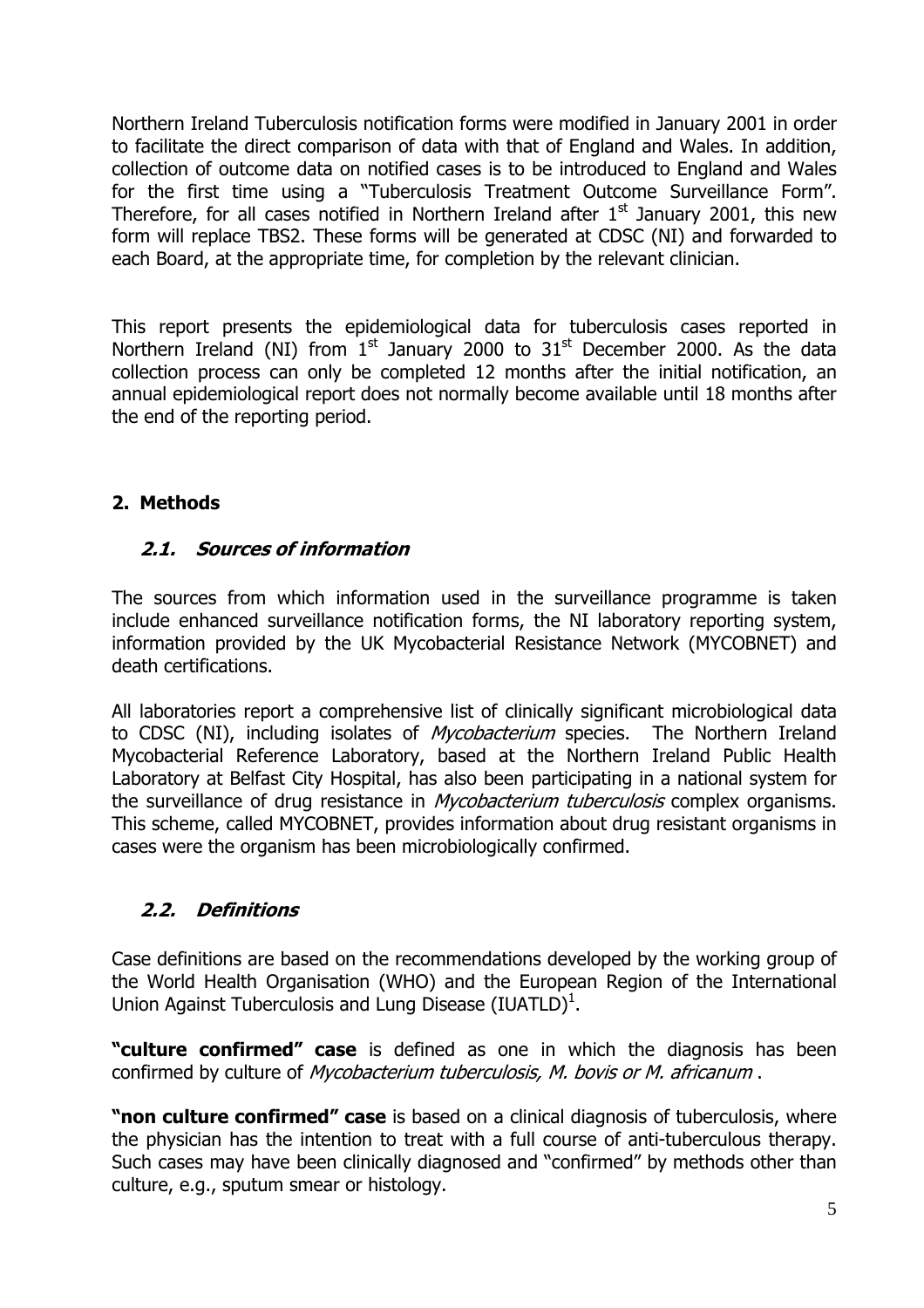<span id="page-5-0"></span>Both types of cases should be notified through this surveillance system. Any case which subsequently does not fulfil one of the above case definitions is marked as denotified but remains in the dataset. This would include those with diagnosis other than tuberculosis.

**Multi-drug resistance (MDR)** is defined as resistance to at least isoniazid and rifampicin, with or without resistance to other drugs.

## **2.3. Data analysis**

Data are entered onto and analysed using custom designed Microsoft Access-based software called PHLS Regional Module for Enhanced TB Surveillance (2000 version 1). The 2000 mid-year population estimates (Registrar General Northern Ireland, NISRA) were used for calculating rates.

#### **3. Results**

#### **3.1. Notifications**

A total of 60 cases were notified through the surveillance scheme during 2000. Of these 60 notifications, 8 were laboratory confirmed as infections with mycobacteria other than tuberculosis (MOTTs) and another was subsequently diagnosed as having an illness other than tuberculosis. These 9 patients who were either diagnosed with another condition or infections with MOTTs were de-notified but remained recorded in the dataset. They were excluded from the main analysis and analysed separately. This gave a total of 51 cases of tuberculosis notified during the course of 2000, of which 37 (72%) were culture confirmed. Thirteen cases were notified on the basis of clinical or non-culture diagnosis and response to anti-tuberculous therapy. Of these 13 cases, 2 were sputum smear positive, 1 was bronchoscopy smear positive, and 3 were positive by histological examination of lymph nodes. One further case was notified on the basis of post mortem findings. Of the 51 tuberculosis cases, 28 (55%) had pulmonary disease and 23 (45 %) had non-pulmonary disease. Follow-up information (either TBS2 or death certificate) was provided for 42 (82%) cases (Table 1).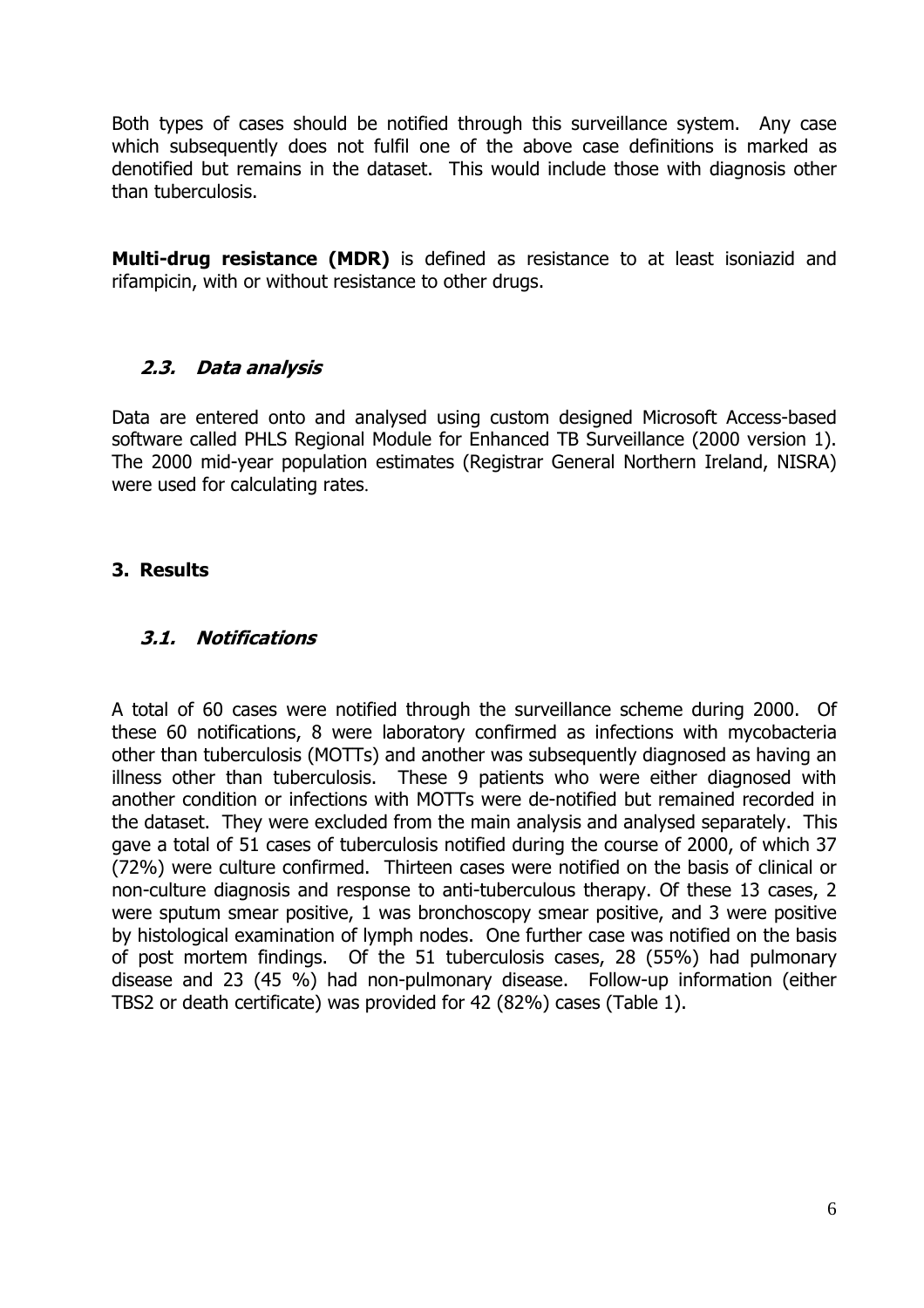#### **Table 1: Enhanced TB surveillance notification forms submitted in Northern Ireland, 2000**

|          | TBS1 | <i>Follow-up</i> | TBS1/follow-up      |
|----------|------|------------------|---------------------|
|          |      |                  | $\sqrt{\frac{2}{}}$ |
| NI Total | г    | 4ว∗              |                     |

 \*this figure includes death certificates for 2 cases where the primary cause of death was tuberculosis.

#### **3.2 Tuberculosis cases**

The annual notification rate of tuberculosis for Northern Ireland in 2000, based on 51 notifications, was estimated at 3.0 cases per 100 000 population (Table 2).

#### **Table 2: Tuberculosis cases in 2000**

|          | Confirmed | Lab Only $*$ | Non culture<br>confirmed | Total | Rate per<br><i>100 000</i> |
|----------|-----------|--------------|--------------------------|-------|----------------------------|
| NI Total |           |              | 14.                      |       | 3.0                        |

\* "*Lab only*" are those cases for which official notification forms were not received, but laboratory confirmation of infection with  $M$ , tuberculosis complex organisms was received.

Of the 51 tuberculosis cases, 30 were male and 21 female, giving a sex ratio M/F of 1.4. The ages ranged from 2 to 99 years with a median of 68 and a mean of 61 years. The age-sex distribution is shown in Figure 1. The highest proportion of cases for men was in the 75-84 age-group and, for women, in the 65-74 and 75-84 age-groups.

The highest age-specific rates occurred in male patients aged 75-84 years and female patients aged 85+. The age-specific rate in men was generally higher than that in women, except for the 25-34 and 45-54 age-groups (Table 3 and Figure 1).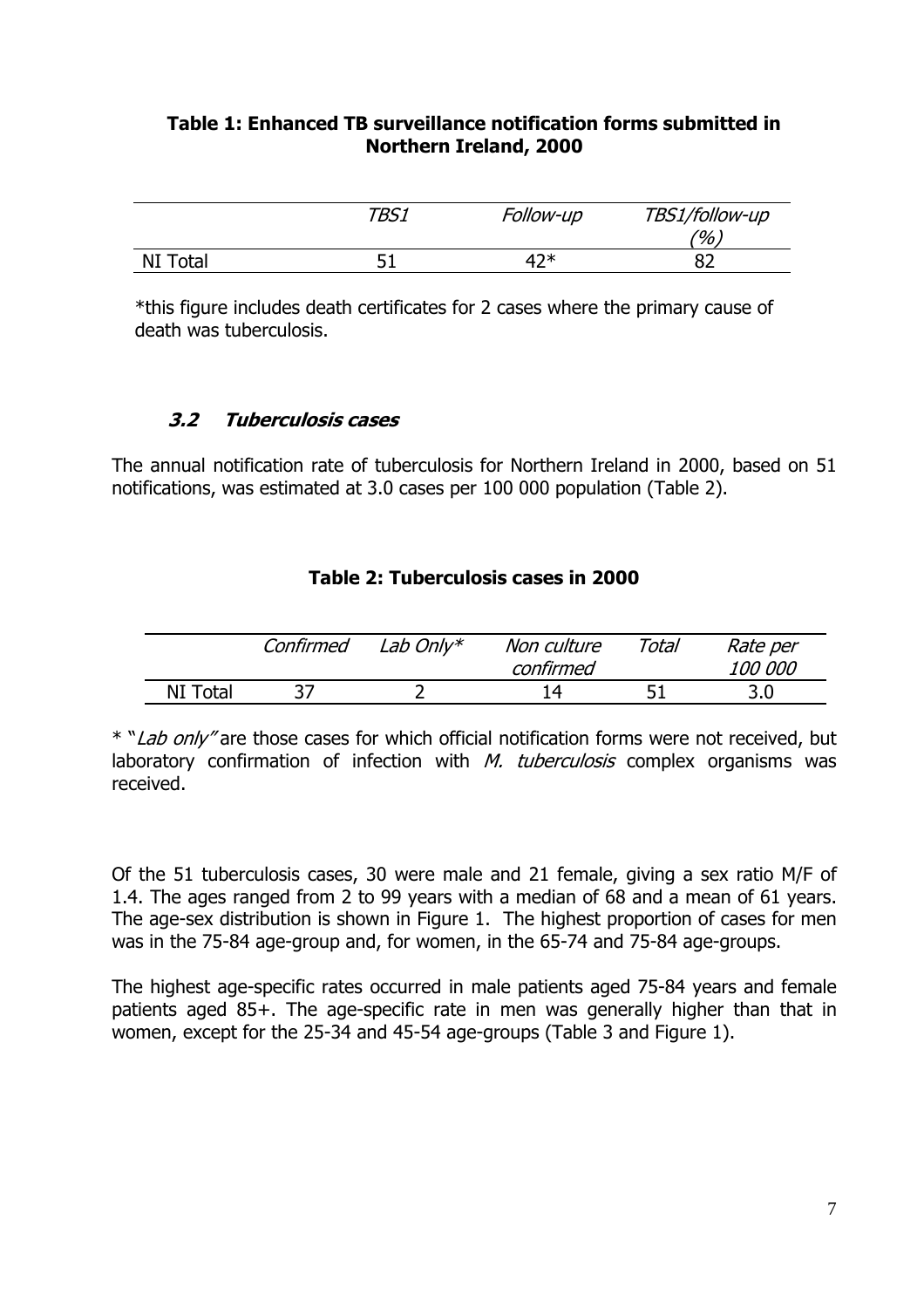| Age-group | <b>Male</b>      | <b>Female</b> | <b>Total</b> |
|-----------|------------------|---------------|--------------|
| $0 - 4$   | $3.\overline{3}$ | 0.0           | 1.7          |
| 5-14      | 0.7              | 0.0           | 0.4          |
| 15-24     | 0.0              | 0.0           | 0.0          |
| 25-34     | 0.0              | 2.4           | 1.2          |
| 35-44     | 5.9              | 0.0           | 2.9          |
| 45-54     | 2.0              | 3.0           | 2.5          |
| 55-64     | 3.9              | 3.6           | 3.8          |
| 65-74     | 7.4              | 7.4           | 7.4          |
| 75-84     | 34.8             | 10.8          | 20.0         |
| 85+       | 15.7             | 11.3          | 12.5         |
| Total     | 3.6              | 2.4           | 3.0          |

**Table 3: Rates of notification of tuberculosis cases per 100 000 population in Northern Ireland by age and sex, 2000** 

**Figure 1: Notified cases of tuberculosis by age and sex, and age-specific rates per 100 000 population, Northern Ireland, 2000**



In 2000, the country of birth was recorded for 47 people. Forty-three (91%) were born in the United Kingdom, 2 in Hong Kong, 1 in Pakistan and 1 in Vietnam. The birthplace of the remaining 4 individuals was either unknown or unrecorded. Since 1992, when enhanced surveillance of tuberculosis commenced in Northern Ireland, an average of 91% (range 83%-100%) of all notified individuals were born in the UK or Ireland.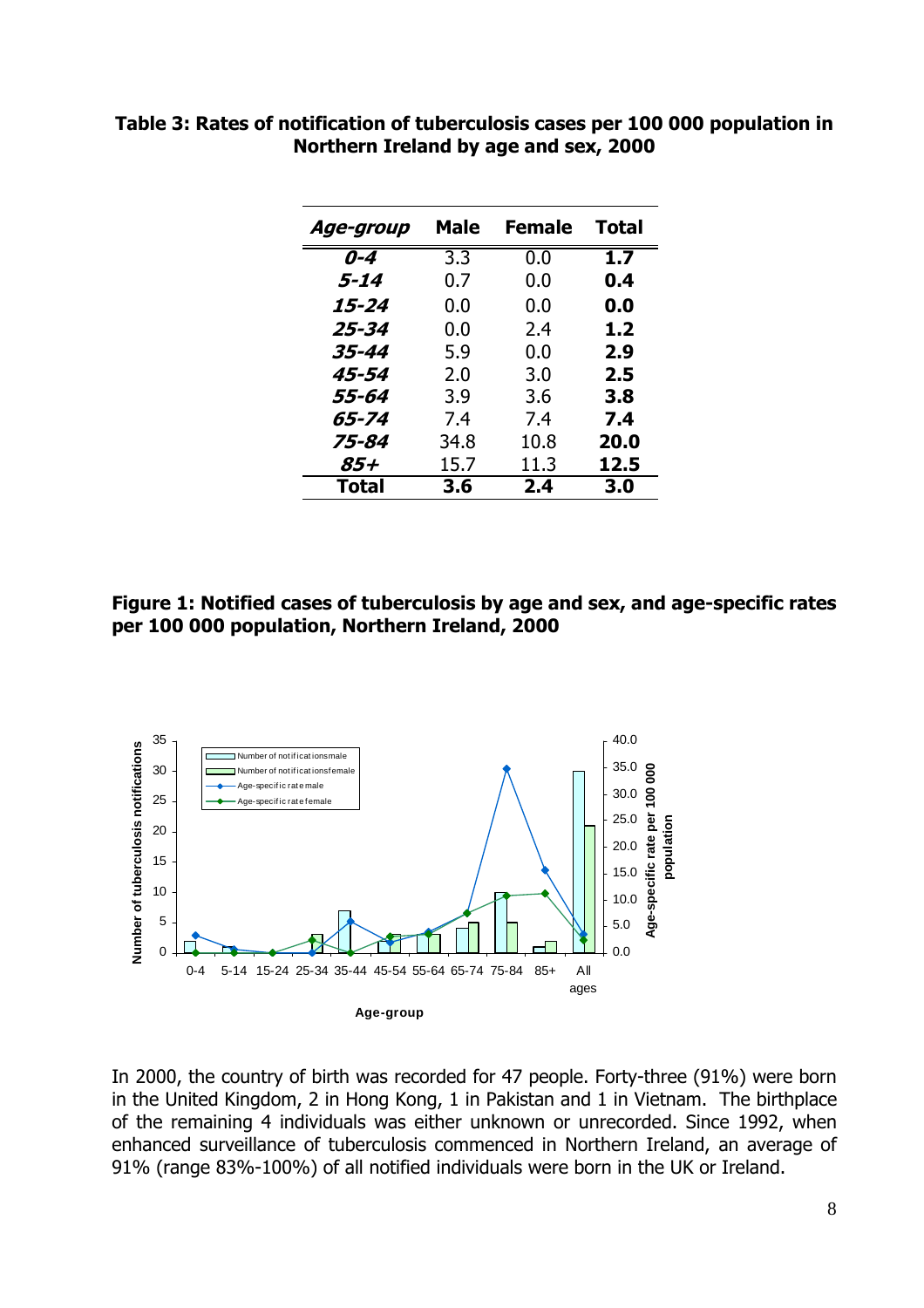Information on any previous treatment for tuberculosis was available for 50 of the 51 cases notified. Eight were reported to have received previous treatment for tuberculosis. In 5 of these cases, previous treatment was received during the 1940's and 1950's. The remaining 3 cases were treated previously in the 1970's (aged 37, 41 and 43 at the time of treatment). No notified cases were identified through contact tracing.

#### **3.3. Pulmonary tuberculosis cases**

Of the 51 tuberculosis cases notified, 28 (55%) were diagnosed with pulmonary tuberculosis. Of these 28 cases, 22 (79%) were confirmed by culture. Six (21%) of the 28 pulmonary cases were sputum smear positive. Four of these sputum smear positive cases were also confirmed by culture. Although samples for culture were taken from the remaining 2 cases that were sputum smear positive, culture results are unknown. Each of these patients was given anti-tuberculous therapy on the basis of their positive sputum smear results and clinical findings. Eleven patients with pulmonary TB died. Tuberculosis was registered as the primary cause of death in two cases and as a secondary cause of death in a third case. In 7 of the 8 remaining cases, tuberculosis was not stated to have been a primary or secondary cause of death. One further case was identified and notified after death, following a road-traffic accident.

The annual notification rate for pulmonary tuberculosis in Northern Ireland was 1.6 cases per 100 000 population (Table 4).

|          | Culture<br>confirmed | Lab Only* Non-culture<br>confirmed | Total | Rate per<br><i>100 000</i> |
|----------|----------------------|------------------------------------|-------|----------------------------|
| NI Total |                      |                                    |       | 1.6                        |

#### **Table 4: Pulmonary tuberculosis notifications in Northern Ireland, 2000**

\* "*Lab only*" are those cases for which official notification forms were not received, but laboratory confirmation of infection with  $M$ . tuberculosis complex organisms was received.

Of the 28 pulmonary tuberculosis cases, 20 were male and 8 were female. The ages ranged from 2 to 85 years with an average of 61 years and a median of 66 years. The highest proportion of cases occurred in the 75-84 age-group for men and the 45-54 age-group for women. The highest proportion overall was in the 75-84 age-group (Figure 2).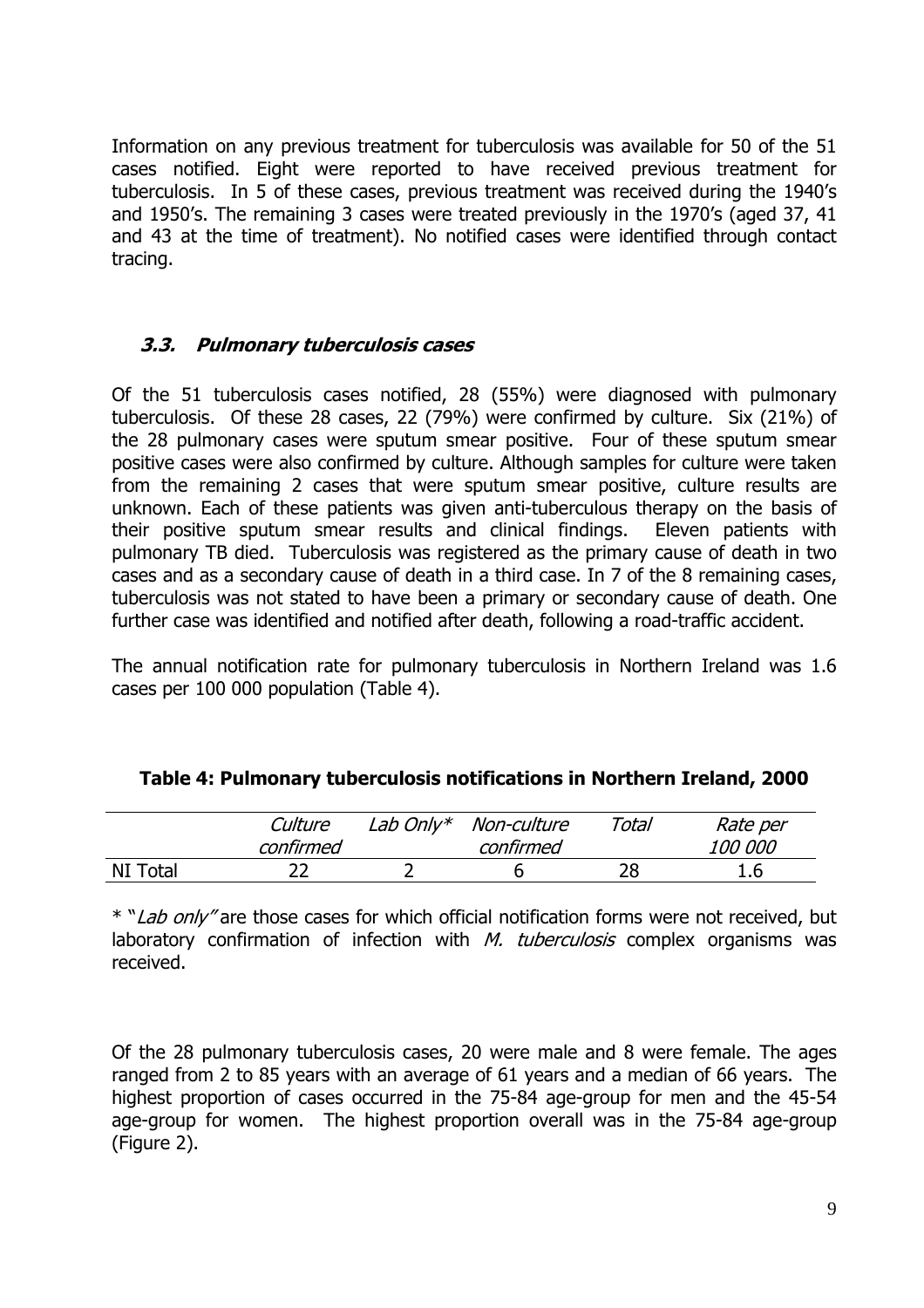The age-sex distribution shows that the highest age-specific rate occurred in the 74-85 age group for men and the 45-54 age group for women (Table 5 and Figure 2).

| Age-group | Male | <b>Female</b> | <b>Total</b> |
|-----------|------|---------------|--------------|
| $0 - 4$   | 1.6  | 0.0           | 0.8          |
| 5-14      | 0.0  | 0.0           | 0.0          |
| 15-24     | 0.0  | 0.0           | 0.0          |
| 25-34     | 0.0  | 1.6           | 0.8          |
| 35-44     | 2.5  | 0.0           | 1.2          |
| 45-54     | 2.0  | 3.0           | $2.5\,$      |
| 55-64     | 2.6  | 1.2           | 1.9          |
| 65-74     | 5.5  | 1.5           | 3.3          |
| 75-84     | 27.9 | 2.2           | 12.0         |
| 85+       | 15.7 | 0.0           | 4.2          |
| Total     | 2.4  | 0.9           | 1.6          |

#### **Table 5: Rates of notification of pulmonary tuberculosis in Northern Ireland per 100 000 population by age and sex, 2000**

#### **Figure 2: Notified cases of pulmonary tuberculosis by age and sex, and age-specific rates per 100 000 population, Northern Ireland, 2000**

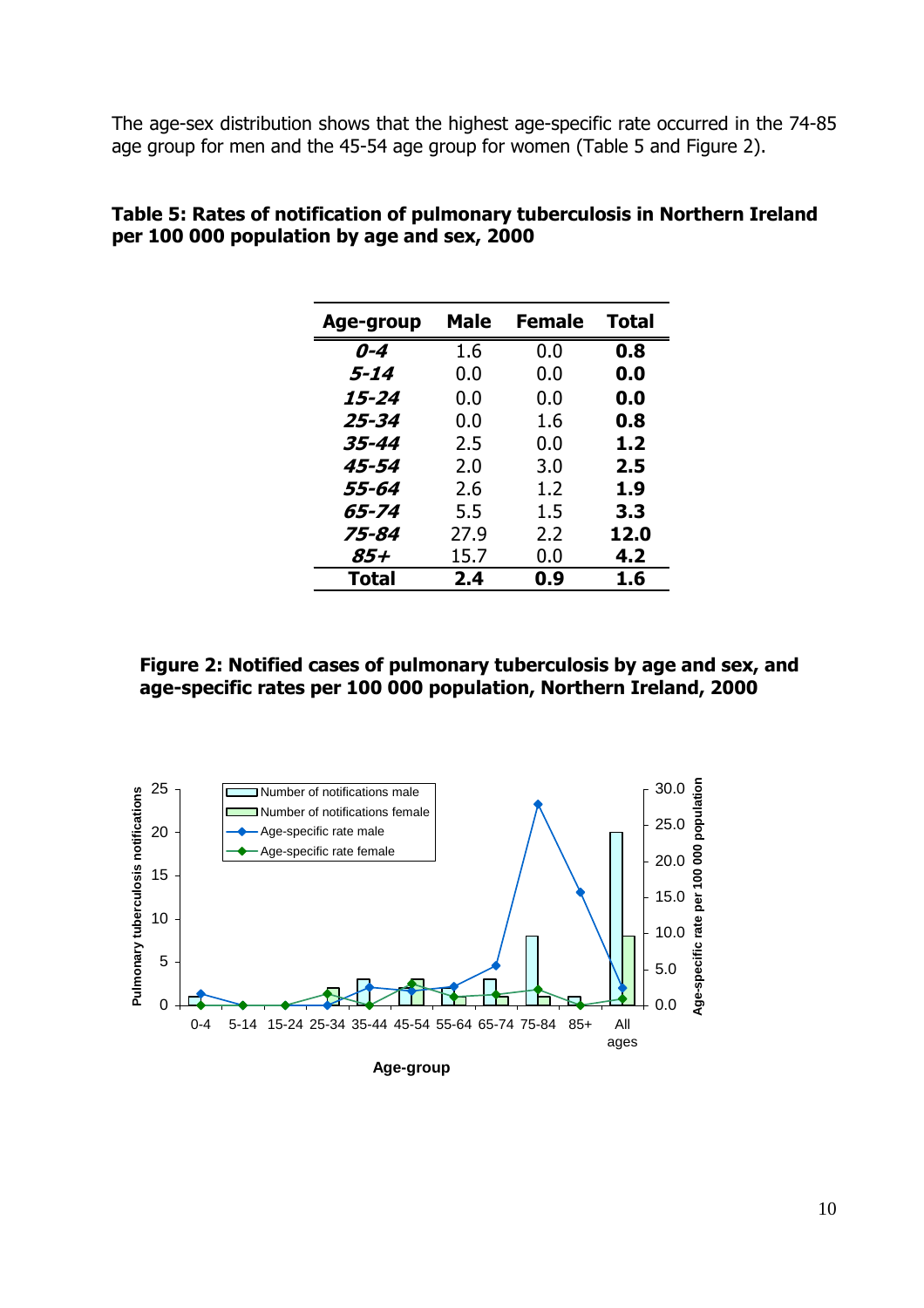## **3.4. Non-pulmonary tuberculosis cases**

Altogether, 23 notifications of non-pulmonary tuberculosis were received. Fifteen of these (65%) were culture-confirmed.

The sites of disease were:

- Lymph nodes: 15
- Pleura: 5
- Genitourinary: 2
- Gastrointestinal: 1

Four patients with non-pulmonary disease are known to have died. In 2 cases, the cause of death was not related to TB. The cause of death in the other 2 cases is unknown.

The annual notification rate for non-pulmonary tuberculosis was 1.4 cases per 100 000 population (Table 6).

#### **Table 6: Non-pulmonary tuberculosis notifications in Northern Ireland, 2000**

|          | Culture<br>confirmed | Lab Only $*$ Non-culture<br>confirmed | Total | Rate per<br><i>100,000</i> |
|----------|----------------------|---------------------------------------|-------|----------------------------|
| NI Total | ו נ                  |                                       |       |                            |

"*Lab only*" are those cases for which official notification forms were not received, but laboratory confirmation of infection with  $M$ . tuberculosis complex organisms was received.

Of the 23 non-pulmonary tuberculosis cases, 10 were male and 13 were female. The ages ranged from 2 years to 99 years with an average of 61 years and a median of 69 years. The highest proportion of cases occurred in the 35-44 age-group in men and in the 65-74 and 75-84 age-groups in women. The highest proportion overall was in the 75-84 age-group (Figure 3).

The highest age-specific rate was in men aged 75-84 years and in women aged 85+ years. The highest age-specific rate overall occurred in the 85+ age-group (Table 7 and Figure 3).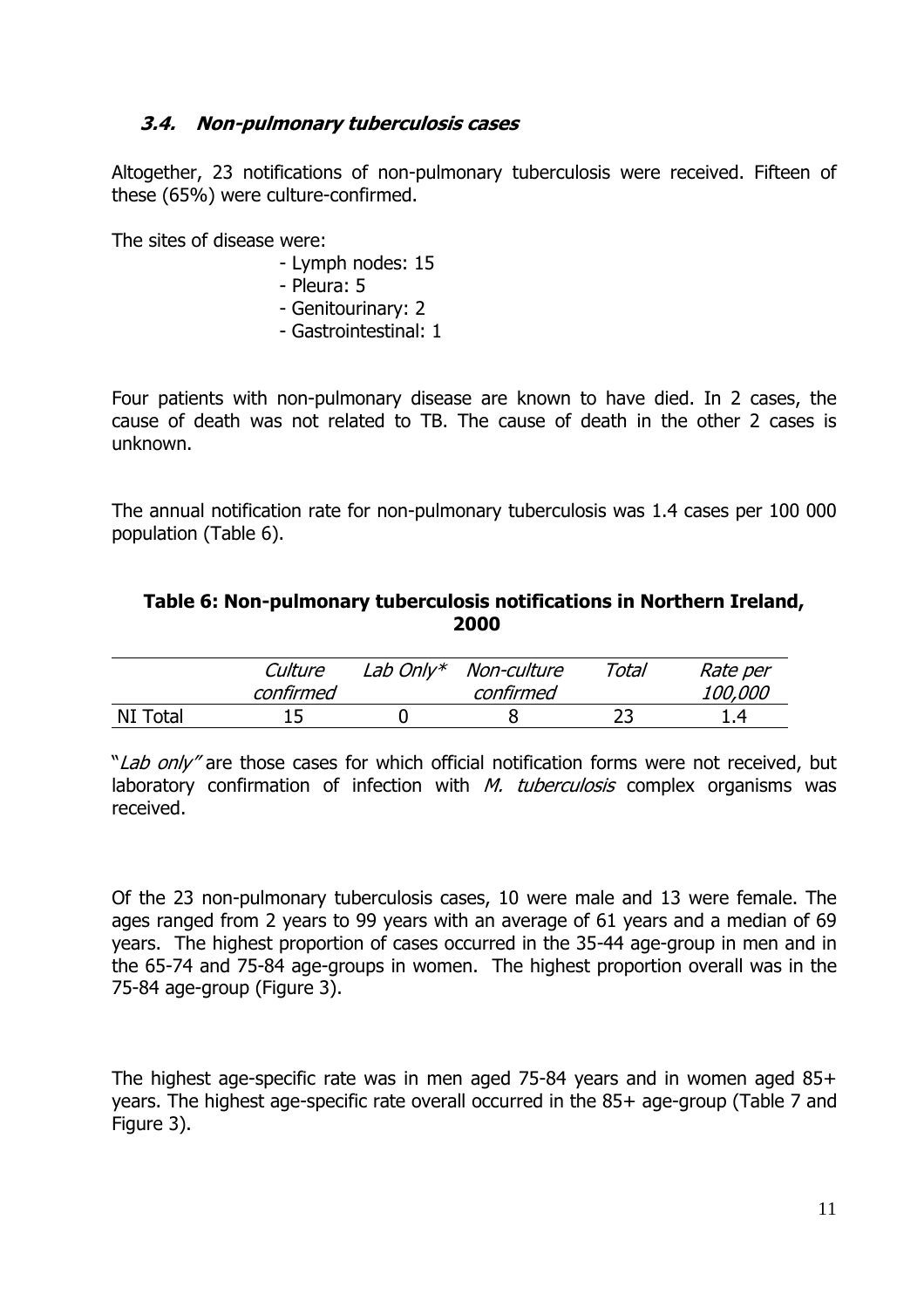| Age-group | Male | <b>Female</b> | <b>Total</b> |
|-----------|------|---------------|--------------|
| $0 - 4$   | 1.6  | 0.0           | 0.8          |
| $5 - 14$  | 0.7  | 0.0           | 0.4          |
| $15 - 24$ | 0.0  | 0.0           | 0.0          |
| $25 - 34$ | 0.0  | 0.8           | 0.4          |
| 35-44     | 3.4  | 0.0           | 1.6          |
| 45-54     | 0.0  | 0.0           | 0.0          |
| 55-64     | 1.3  | 2.4           | 1.9          |
| 65-74     | 1.8  | 5.9           | 4.1          |
| 75-84     | 7.0  | 8.6           | 8.0          |
| 85+       | 0.0  | 11.3          | 8.3          |
| Total     | 1.2  | 1.5           | 1.4          |

**Table 7: Rates of notification of non-pulmonary tuberculosis in Northern Ireland per 100 000 population by age and sex, 2000** 

#### **Figure 3: Notified cases of non-pulmonary tuberculosis by age and sex, and age-specific rates per 100 000 population, Northern Ireland, 2000**



**3.5. Anti-tuberculous treatment** 

#### **Initial therapy**

Initial therapy was recorded for 31 (61%) tuberculosis patients notified in 2000, a slightly higher percentage than that recorded in 1999 (35/59 patients – 59%). However, these figures contrast sharply with the data for cases notified in 1998, where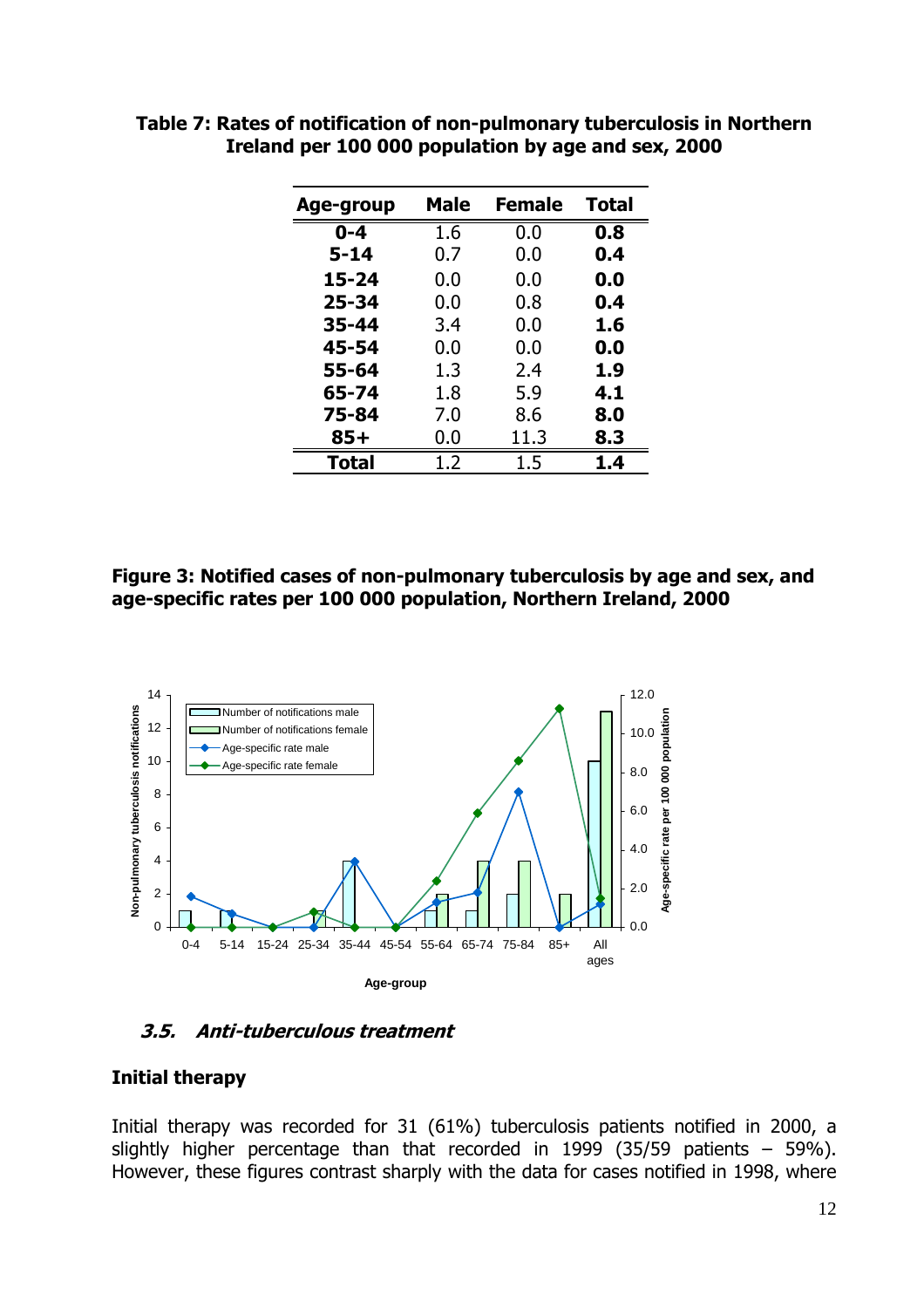initial therapy was recorded for 50/61 (82%) patients. The most commonly reported treatment regimen in 2000 was a combination of rifampicin, isoniazid and pyrazinamide – with or without ethambutol (Table 8).

| Initial therapy                                  | Number of cases |
|--------------------------------------------------|-----------------|
| Isoniazid/Rifampicin/pyrazinamide/<br>Ethambutol | 14              |
| Isoniazid/Rifampicin/pyrazinamide                | 14              |
| Isoniazid/Rifampicin                             | 1               |
| Isoniazid/Rifampicin/ Ethambutol                 |                 |

## **Table 8: Initial therapies employed for the treatment of tuberculosis in Northern Ireland, 2000**

## **Continuation therapy**

In 2000, continuation therapy was recorded for 25 (49%) of tuberculosis cases. This compares to a figure of 34 (58%) during 1999 and 46 (75%) in 1998. In all but one of these 25 cases, the treatment regimen was a combination of rifampicin and isoniazid (Table 9).

Adverse drug reactions were recorded in 4 cases (13% of cases for which initial therapy details were recorded). Hepatotoxicity was reported in 1 case receiving rifampicin, pyrazinamide isoniazid and ethambutol. A rash, caused by reaction to pyrazinamide, was reported in 2 further cases. The fourth case initially received rifampicin, pyrazinamide and isoniazid for a period of 3 weeks, but developed an adverse reaction to both rifampicin and pyrazinamide within this time. A combination of isoniazid, ethambutol and streptomycin was therefore selected for continuation therapy. After several months' treatment, following another adverse drug reaction, clarithromycin was substituted for streptomycin.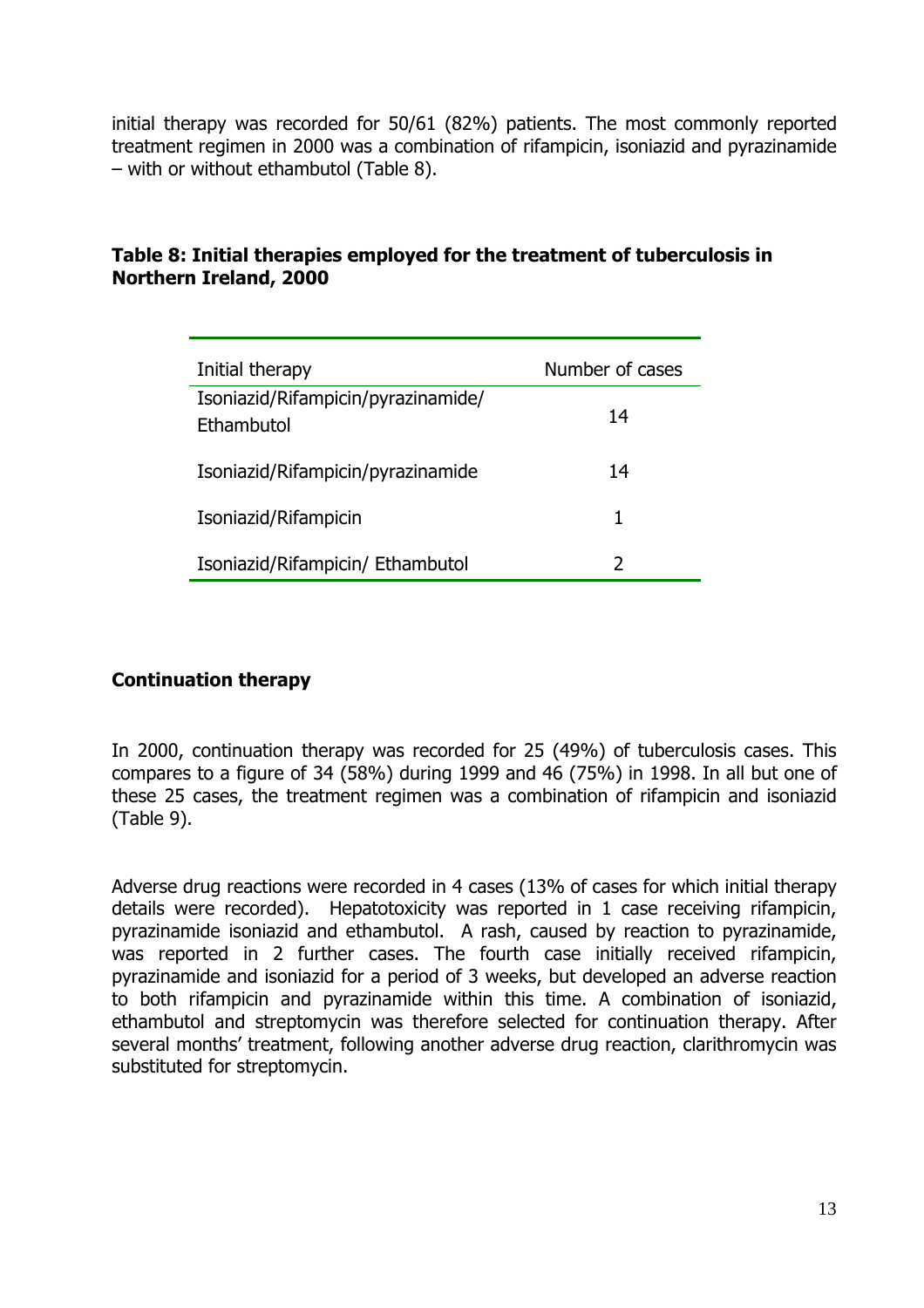#### **Table 9: Continuation therapies employed for the treatment of tuberculosis in Northern Ireland, 2000**

| Continuation therapy              | Number of cases |
|-----------------------------------|-----------------|
| Isoniazid/Rifampacin              | 74              |
| Isoniazid/Ethambutol/Streptomycin |                 |

## **3.6. Non-tuberculosis cases**

Eight notified cases were found subsequently to be due to MOTTs and were therefore excluded from the main analysis. The mycobacterial species breakdown of these cases was as follows:

- 5 M. avium-intracellulare
- 2 M. malmoense
- 1 M. kansasii

## **3.7. Surveillance of mycobacterial isolates susceptibility to antituberculous drugs**

In 2000, from the 37 culture-confirmed cases of tuberculosis, 35 isolates of M. tuberculosis complex were examined for susceptibility to anti-tuberculous drugs. Resistance, to streptomycin only, was found in 1 (non-pulmonary) case.

This level of resistance in 2000 is very much lower than that observed in 1999 (Figure 4), when resistance was recorded in 8 isolates. Four of these 8 resistant isolates were M. bovis and a further 3, all M. tuberculosis, came from patients who were born outside the UK. However, preliminary examination of available susceptibility data for 2001 indicates resistance to a single anti-tuberculous drug in at least 5 isolates.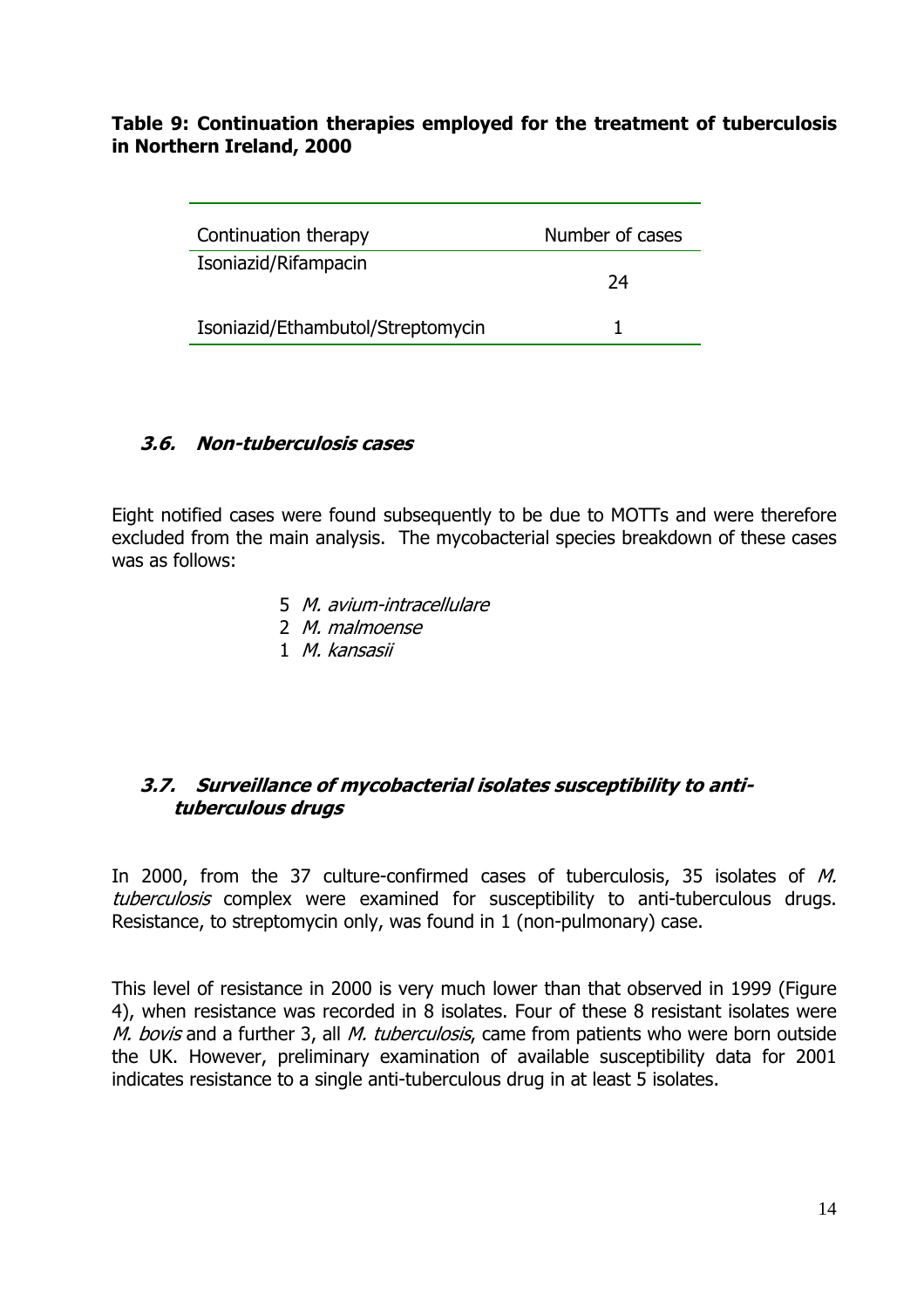

#### **Figure 4: Incidence of drug resistance in isolates of M. tuberculosis complex organisms in Northern Ireland, 1993-2000**

## **4. Discussion**

Notification rates for tuberculosis in several Western European countries, including England and Wales, have been increasing since the late 1980's. In 1999, the notification rates for England and Wales and for Ireland were 10.2 and 12.9 per 100 000 population respectively<sup>2,3</sup>. Provisional figures for England and Wales for 2000 indicate a further rise in the statutory notification rate to 12.9 per 100 000 population<sup>4</sup>. This difference in rates between Northern Ireland and England and Wales is largely due to the high numbers of notifications from the London Region. In 1988, the rate for this Region was 19.4 per 100 000 population<sup>2</sup> and, within 5 years, the figure had increased to 28.3 per 100 000 population. Since then, there has been a year-on-year rise and, for 2000, the provisional rate for London is 40.3 per 100 000 population<sup>4</sup>. A steady rise in the Northern Ireland rate has not, to date, been observed. The rate for Northern Ireland in 1999 was 3.5 per 100,000 population and, in 2000, 3.0 per 100 000 population (Table 10). Provisional examination of available data suggests that, for 2001, the Northern Ireland rate will remain at between 3.0 and 3.5 per 100 000 population.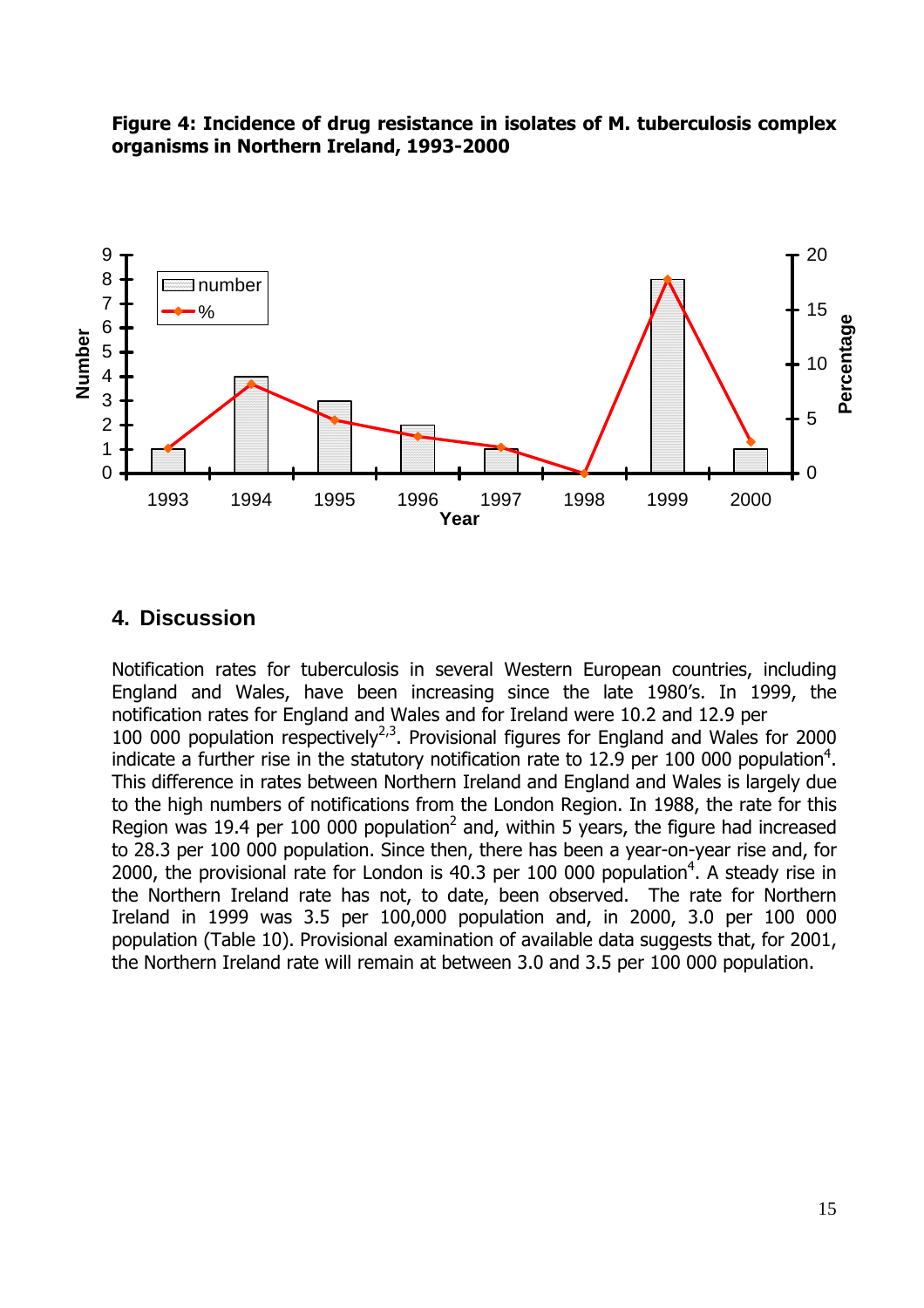**Table 10: Number of tuberculosis notifications and rates per 100 000 population, Northern Ireland, 1992-2000** 

|      | Number of |                  |  |
|------|-----------|------------------|--|
| Year | cases     | Rate per 100 000 |  |
| 1992 | 71        | 4.4              |  |
| 1993 | 77        | 4.7              |  |
| 1994 | 87        | 5.3              |  |
| 1995 | 84        | 5.1              |  |
| 1996 | 78        | 4.7              |  |
| 1997 | 65        | 3.9              |  |
| 1998 | 61        | 3.6              |  |
| 1999 | 59        | 3.5              |  |
| 2000 | 51        | 3.0              |  |

Tuberculosis in Northern Ireland remains largely confined to older age groups. In 1999, 27 (46%) of tuberculosis notifications were in those aged 65+ and, for 2000, this number remains unchanged at 27 (53%). Such age-distribution is in direct contrast to England and Wales, where the largest number of tuberculosis notifications in 1999 (36%) occurred in those aged between 15 and 34 years and only 22% of cases occurred in those aged 65+. In 2000, the proportion of notifications in those aged between 15 and 34 years has increased to 37% and, in those aged 65+, has fallen to  $20\%^{4}$ .

Provisional Northern Ireland figures for 2001 and 2002 indicate little change in the age range of those notified with tuberculosis. However, preliminary analysis of the data suggests that both the mean and median ages of those notified are falling. In addition, such changes cannot be attributed solely to the importation of tuberculosis from other EU countries, or from elsewhere.

Several studies have attributed the increase in cases of tuberculosis in the UK, particularly among younger age groups, to changing socio-economic conditions and the incidence of HIV infection. Outside London, the incidence rates have changed little between 1988 and 1999. However, the incidence rate for London has increased by 66% during the same period of time. In 1999, 43% of all notifications in England and Wales were in the London Region<sup>2</sup>. There is also an increasing incidence of tuberculosis within higher risk minority groups, some of who may be recent immigrants from endemic areas. In England and Wales between 1988 and 1999, the percentage of total cases has been falling progressively in the White ethnic group and has remained fairly stable amongst those from the Indian sub-continent. In contrast, the percentage of total cases seen amongst Black Africans has risen from 2% to 15% within the same time period<sup>2</sup>. Such effects are very much less pronounced in Northern Ireland, with lower levels of HIV infection and a lower proportion of ethnic groups in the population. This may, in part, explain why a similar increase in tuberculosis notifications has not been observed and why the rate of notification has continued to remain at similar levels for the past 10 years.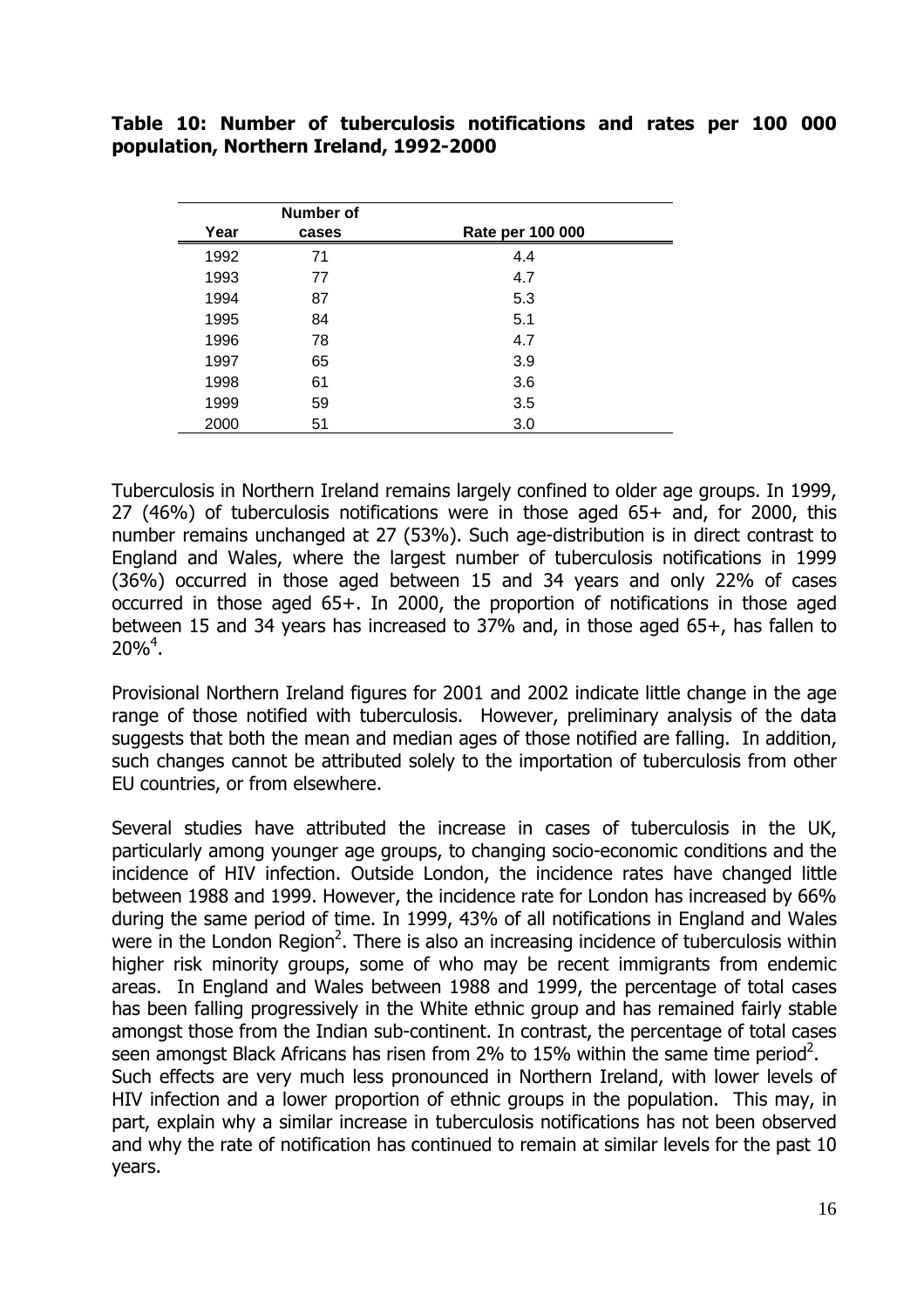The overall rate of notification of tuberculosis in 2000 was 3.0 per 100 000 population, and therefore remains at similar levels to previous years (Table 10). No clusters were reported in 2000 and cases were distributed all over Northern Ireland. The rate of notification compares favourably to rates seen in both England and Wales and to the Republic of Ireland. This overall UK rate for 1999 (10.7 per 100 000 population) also compares favourably to other countries within the  $EU<sup>5</sup>$ . Although tuberculosis is not considered a major communicable disease problem in Northern Ireland, changing disease patterns and epidemiology in demographic groups observed elsewhere, and particularly in England and Wales, indicate the need for vigilance and the importance of functional and informative surveillance strategies. The predictive value of surveillance systems may well be tested in the future, particularly with large population movements from central and Eastern Europe to the UK.

During 1998 in Northern Ireland, no *M. tuberculosis* complex isolates expressed resistance to any of the first-line anti-tuberculous antibiotics. In 1999 however, resistance either to pyrazinamide, isoniazid or streptomycin was seen in 7 isolates (4 M. tuberculosis; 3 M. bovis) and 1 further isolate (M. bovis) was found resistant to both pyrazinamide and isoniazid. In 2000, only one isolate (*M. tuberculosis*) has been found resistant, to streptomycin. However, provisional data indicates that the number of drug resistant isolates in Northern Ireland for 2001 will be similar to that observed in 1999. Northern Ireland is a relatively closed community with lower levels of immigrants and, generally, less crowding and movement of people. Only one multidrug resistant isolate has been seen to date in Northern Ireland (in 1995). In the Republic of Ireland, 2 multi-drug resistant isolates were found in 1999 and provisional figures for 2000 indicate another 2 such isolates<sup>3</sup>. It is, therefore, important to monitor closely any increase in drug resistance in the Province, particularly the re-emergence of any multi-drug resistant strains.

The importance of notification of suspected tuberculosis cases and the completion of as many fields as possible on (a) the initial TBS1 Notification form and (b) the new Treatment Outcome Surveillance form should be emphasised. Data quality, and potential usefulness of the surveillance system, depends on accurate and timely completion of both these forms – particularly within a small population such as Northern Ireland. It is also noteworthy that collection of outcome data (via the TBS2 form) has been operational in Northern Ireland since 1992, and has now been introduced to England and Wales for all cases notified since  $1<sup>st</sup>$  January 2001.

CDSC (NI) would like to acknowledge the significant contribution made by CCDCs, microbiologists, chest physicians, consultant colleagues and their nursing and clerical staff to tuberculosis surveillance in Northern Ireland.